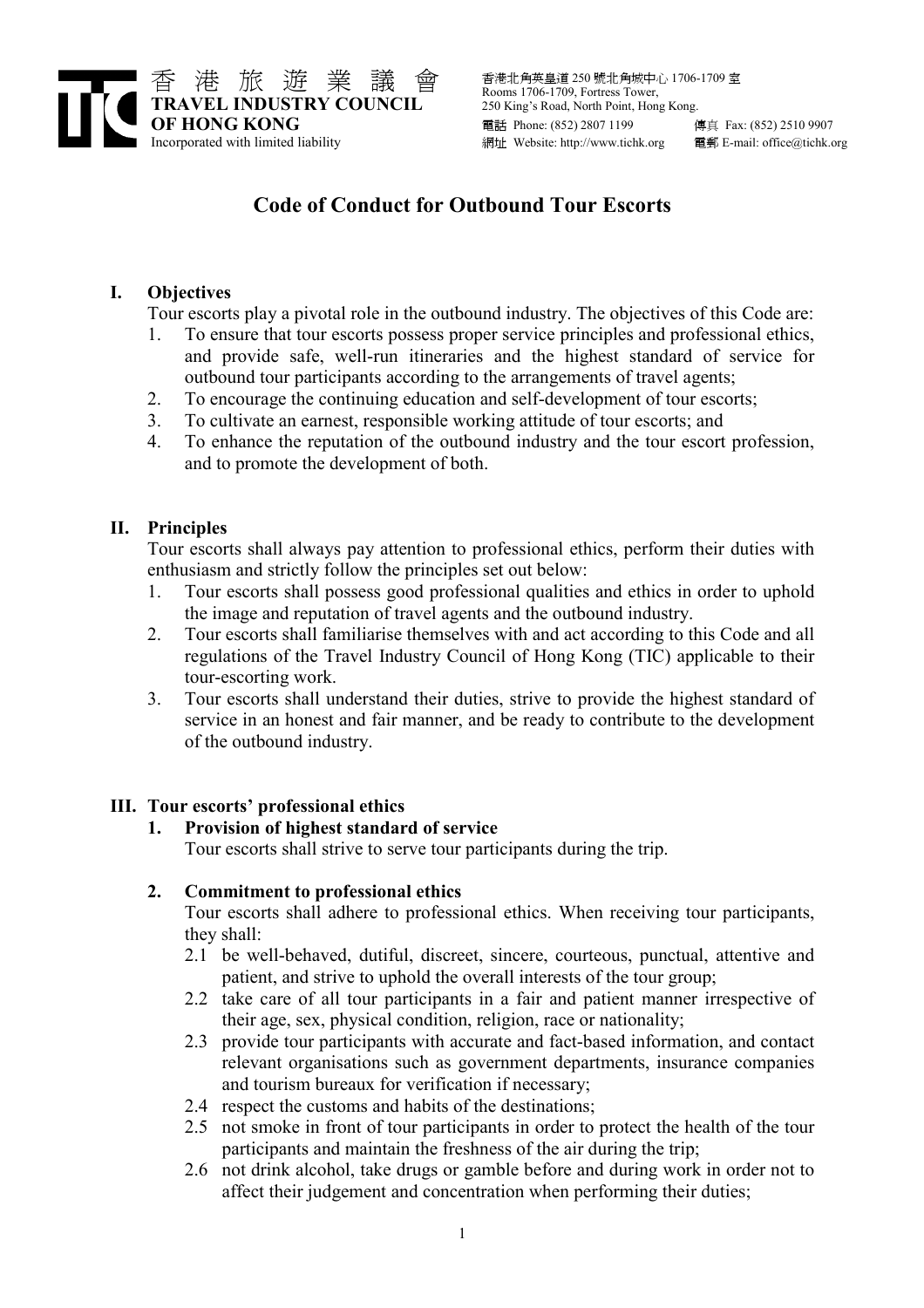

- 2.7 not recommend or sell medicine or any illicit items to tour participants; and
- 2.8 not seize or take away, or threat to seize or take away the travelling documents of tour participants.

## 3. Appearance

Tour escorts shall dress properly to enhance their professional image. Apart from bringing along their Tour Escort Pass issued by the TIC when performing their duties, they shall wear it on their chest when the tour groups assemble for departure.

## 4. Safety of tour groups

- 4.1 Tour escorts shall always give the highest priority to the safety of tour groups, tactfully remind tour participants to be watchful about personal belongings, and pay attention to the safety of food, transport, accommodation, sightseeing and other activities.
- 4.2 In case of accidents, tour escorts shall arrange professional treatment for the injured tour participants without delay, contact the insurance companies (if the tour participants have bought travel insurance), arrange emergency rescue service (if necessary), and report the accidents to their travel agent. They shall report the accidents to the police if the liability of third parties is involved.
- 4.3 Tour escorts shall help to arrange medical treatment for tour participants who have fallen ill and contact the insurance companies (if the tour participants have bought travel insurance) without delay, and decide, after considering the situation, whether they need to report it to their travel agent. They shall report the situation to their travel agent and/or the police if many tour participants have fallen ill or the liability of third parties may be involved.

[For safety issues of tour groups, please refer to the Safety Checklist in the Appendix.]

## 5. Honouring service pledges

Tour escorts shall provide tour participants with the highest standard of service in accordance with their travel agent's itinerary arrangements and the provisions of the travel service contract. They shall not alter the itinerary, which includes adding or cancelling any of its items, without the consent of the tour participants and their travel agent. If alteration is necessary because of emergencies or special circumstances, they shall clearly explain the reasons for such alteration to the tour participants and report it to their travel agent without delay.

#### 6. Promoting a spirit of cooperation

Tour escorts shall maintain a good and incorruptible working relationship with partners such as local tourist guides and tour coach drivers, and the staff of all service providers such as attractions, theme parks, hotels, restaurants and tour coach companies.

#### 7. Respect for other industry members

Tour escorts shall not defame other industry members.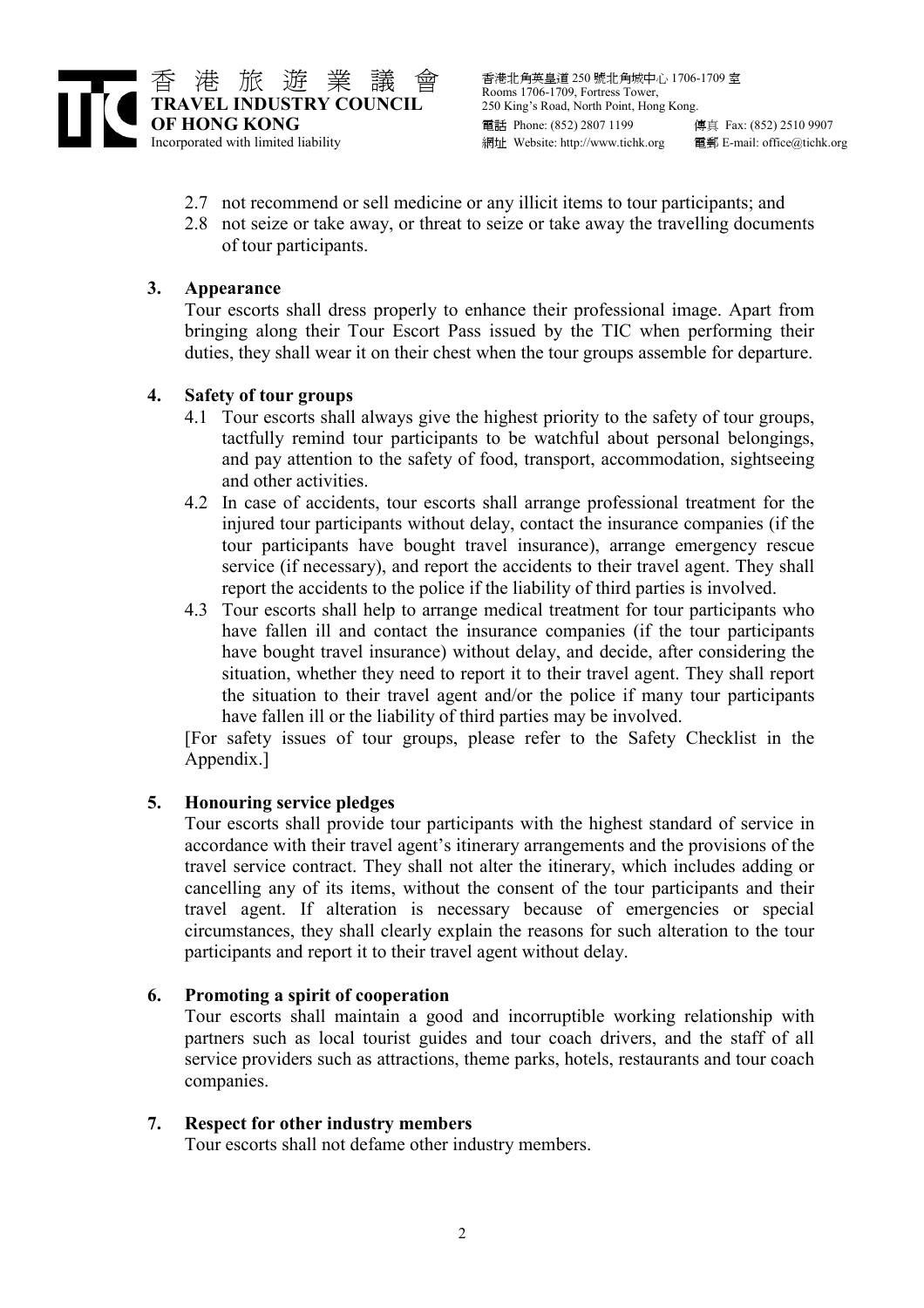

#### 8. Rules governing acceptance of service charges

- 8.1 Tour escorts shall comply with rules governing service charges stipulated by the TIC and their travel agent.
- 8.2 Tour escorts shall not collect service charges from tour participants by any coercive means, nor shall they allow their service to be affected because few or no service charges are given.

## 9. Rules governing self-pay activities

- 9.1 Tour escorts shall comply with rules governing self-pay activities stipulated by the TIC and their travel agent.
- 9.2 Tour escorts shall not coerce tour participants into joining self-pay activities, and shall let them freely decide whether to join such activities according to their preferences.
- 9.3 Prior to arranging self-pay activities, tour escorts shall explain clearly to tour participants the content, duration, fee, safety and responsibility of such activities.
- 9.4 Tour escorts shall make appropriate arrangements for those tour participants who do not join self-pay activities when such activities are held.

#### 10. Rules governing shopping activities

Tour escorts shall not coerce and/or through inaccurate information mislead tour participants into purchasing any goods, nor shall they allow their service attitude to be affected because tour participants are unwilling to purchase.

#### 11. Prohibition of tour-departure fees

Tour escorts shall not at any time solicit or collect any form of fees from tour participants for leaving the tour in the middle of the trip.

#### IV. Abiding by the law

Tour escorts shall abide by, and help tour participants to understand and abide by, the laws of Hong Kong and the destinations.

#### V. Interpretation, enforcement and penalty

This Code is promulgated by the TIC and shall be observed by all tour escorts. Enforcement and decisions on violations of this Code are made in accordance with interpretations by the TIC Board of Directors, which has the power to penalise tour escorts found to be in breach of this Code. Tour escorts found to be in breach of any provisions of this Code or unsuitable to continue to perform the duties of tour escorts because of misconduct may have their Tour Escort Pass suspended or revoked. The Board reserves the right to amend any provisions of this Code.

October 2007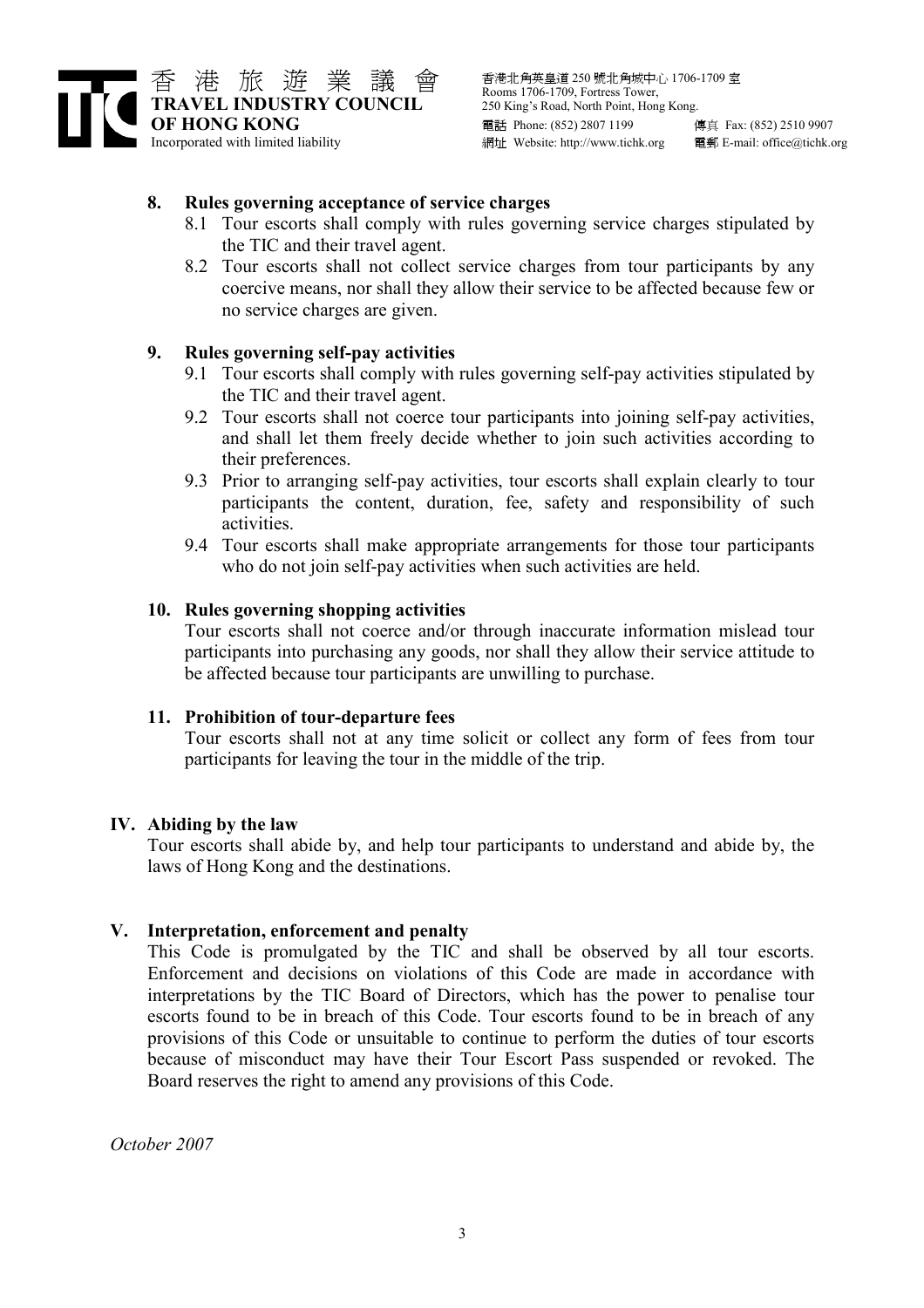

#### Appendix

## **Safety Checklist**

(This Checklist is extracted from the October 2007 edition of the Risk Solutions Manual for Travel Industry in Hong Kong. The Manual is not legal opinion and does not contain or purport to contain any specific legal advice on the matters covered therein. All templates, specimens, sample clauses, agreements, documents and the like are provided strictly for reference and information only, and do not constitute legal advice on the matters covered therein.)

| Tour Code:             | Destination: | Land Operator:       |                     |
|------------------------|--------------|----------------------|---------------------|
| Name of Tourist guide: |              | Name of Tour Escort: | Date of Inspection: |

## 1. TRANSPORT ARRANGEMENTS

## 1.1 Tour coach

The following items must be checked by the tourist guide before the tour group shows up. After the group has reached its destination, the tour escort must check again. If another tour coach is used during the trip, all the items must be checked again.

| Items for checking |                                                                                                                  | Checking result and appropriate action to be taken |                                                                                                                                         |  |
|--------------------|------------------------------------------------------------------------------------------------------------------|----------------------------------------------------|-----------------------------------------------------------------------------------------------------------------------------------------|--|
| $\mathbf{1}$       | Conformity to legal requirements                                                                                 | □                                                  | Yes                                                                                                                                     |  |
|                    |                                                                                                                  | □                                                  | No; another tour coach must be requested                                                                                                |  |
| 2                  | With valid vehicle licence                                                                                       | □                                                  | Yes (valid until )                                                                                                                      |  |
|                    |                                                                                                                  | □                                                  | No; another tour coach must be requested                                                                                                |  |
| 3                  | Physical appearance                                                                                              | □<br>□                                             | Acceptable<br>Unacceptable (too shabby); another tour coach must<br>be requested                                                        |  |
| 4                  | No. of seats (must be conformed with the<br>information stated in relevant documents such<br>as vehicle licence) | п<br>□                                             | No. of seats consistent with vehicle licence<br>No. of seats inconsistent with vehicle licence; another<br>tour coach must be requested |  |
| 5                  | No. of people on board                                                                                           | □                                                  | $\rule{1em}{0.15mm}$ people                                                                                                             |  |
|                    |                                                                                                                  | □                                                  | Exceeding maximum capacity stated in vehicle<br>licence; another tour coach must be requested                                           |  |
| 6                  | Windows of the tour coach                                                                                        | □                                                  | Undamaged                                                                                                                               |  |
|                    |                                                                                                                  | □                                                  | Cracked; adhesive tape must be stuck on the crack(s)                                                                                    |  |
|                    |                                                                                                                  | □                                                  | Damaged; another tour coach must be requested                                                                                           |  |
| 7                  | Emergency exit                                                                                                   | □                                                  | Yes; and                                                                                                                                |  |
|                    |                                                                                                                  |                                                    | The exit is blocked<br>п                                                                                                                |  |
|                    |                                                                                                                  |                                                    | The exit is not blocked<br>п                                                                                                            |  |
|                    |                                                                                                                  | □                                                  | N <sub>0</sub>                                                                                                                          |  |
|                    | $\Lambda$ algebra duivant fractive aboalize an the condition $\Box$ Vec                                          |                                                    |                                                                                                                                         |  |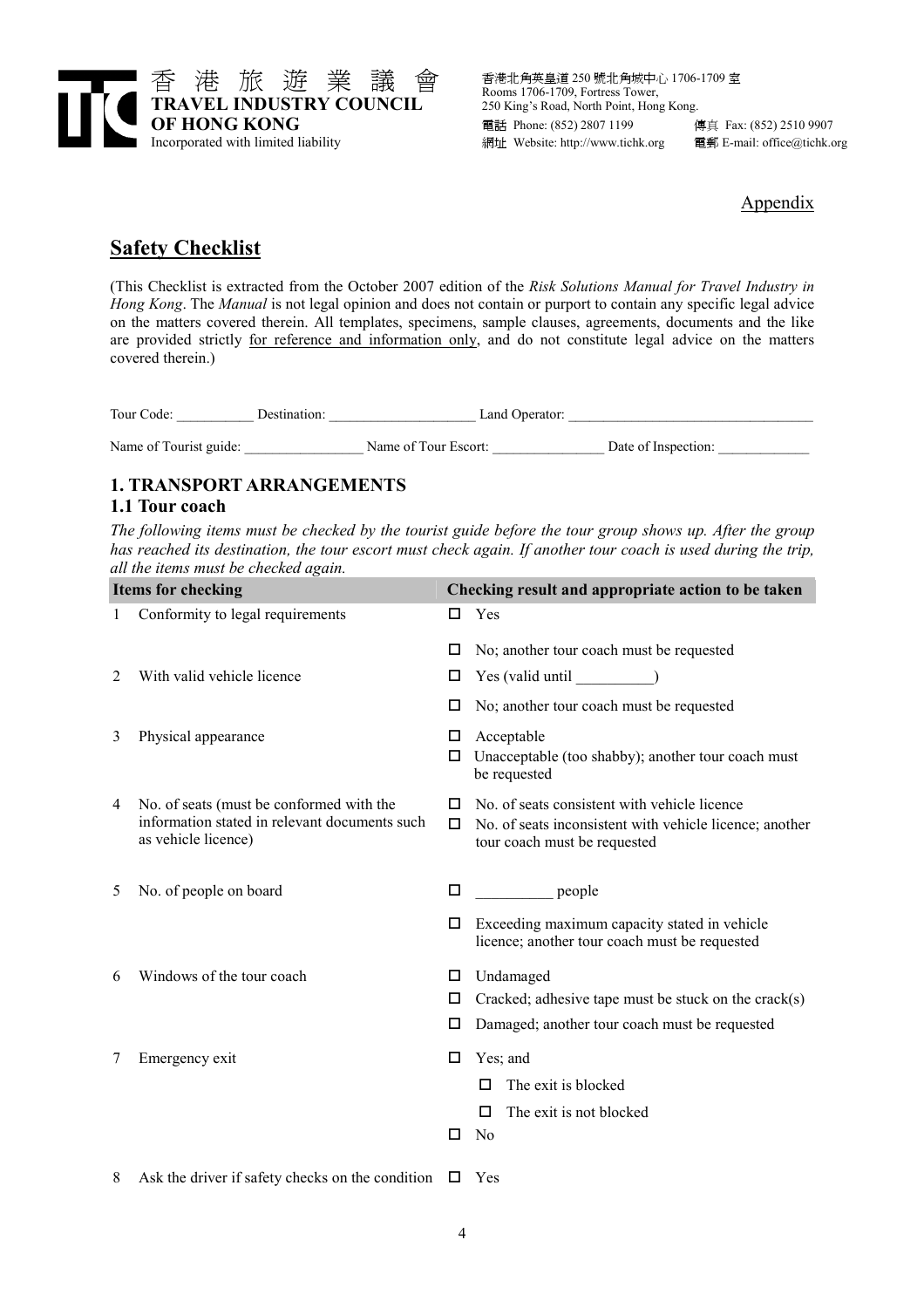

- of the coach, e.g., the tread and air pressure of tyres, have been made in advance every day
- 9 Safety belts at passenger seats
- 10 Door side assistance (When customers are  $\square$  Yes alighting from the coach, the tourist guide/tour escort or accompanying staff must stand by the door side of the coach to help all customers to step on the ground properly before moving on to other activities)
- 

 $\Box$  No; the driver must be reminded to do safety checks

- $\Box$  Yes; remind the tour group to wear safety belts for personal safety
- $\Box$  No; if local regulations require tour coaches to equip with safety belts, another tour coach must be requested
	-
- $\square$  No; the tourist guide/tour escort or accompanying staff must be reminded to do so
- 11 Other matters that affect safety

#### 1.2 Tour coach driver

The tourist guide and tour escort must carefully monitor the following.

|   | <b>Items for checking</b>                                                                                                  | Checking result and appropriate action to be taken |                                                                                                                                 |  |
|---|----------------------------------------------------------------------------------------------------------------------------|----------------------------------------------------|---------------------------------------------------------------------------------------------------------------------------------|--|
| 1 | The driver has valid driving licence                                                                                       | □<br>□                                             | Yes<br>No; another driver must be requested                                                                                     |  |
| 2 | The driver is sick, drinking alcohol, tired,<br>or seems to be under the influence of<br>medicine or alcohol               | ப<br>п                                             | Yes; another driver must be requested or the driver must<br>be stopped from drinking alcohol<br>N <sub>0</sub>                  |  |
| 3 | The driver drives safely and obeys traffic<br>rules (e.g. not exceeding speed limit,<br>following traffic lights)          | П<br>□                                             | Yes<br>No; the driver must be asked to make improvement, and<br>if there is no improvement, another driver must be<br>requested |  |
| 4 | The driver smokes whilst driving                                                                                           | ப                                                  | Yes; the driver must be asked to stop smoking<br>immediately                                                                    |  |
|   |                                                                                                                            | □                                                  | N <sub>0</sub>                                                                                                                  |  |
| 5 | When using communications equipment,<br>the driver first parks the coach in a safe<br>place, or uses a hand-free apparatus | ш                                                  | Yes                                                                                                                             |  |
|   |                                                                                                                            | □                                                  | No; the driver must be asked to make improvement, and<br>if there is no improvement, another driver must be<br>requested        |  |
| 6 | Other matters that affect safety                                                                                           |                                                    |                                                                                                                                 |  |

#### 1.3 Charter vessel, sightseeing boat or other means of transport

The tourist guide and tour escort must carefully check the following. They must pay constant attention to the weather condition. In case of bad weather, they must carefully consider whether the trip should continue or the itinerary should be changed for the safety of the tour group.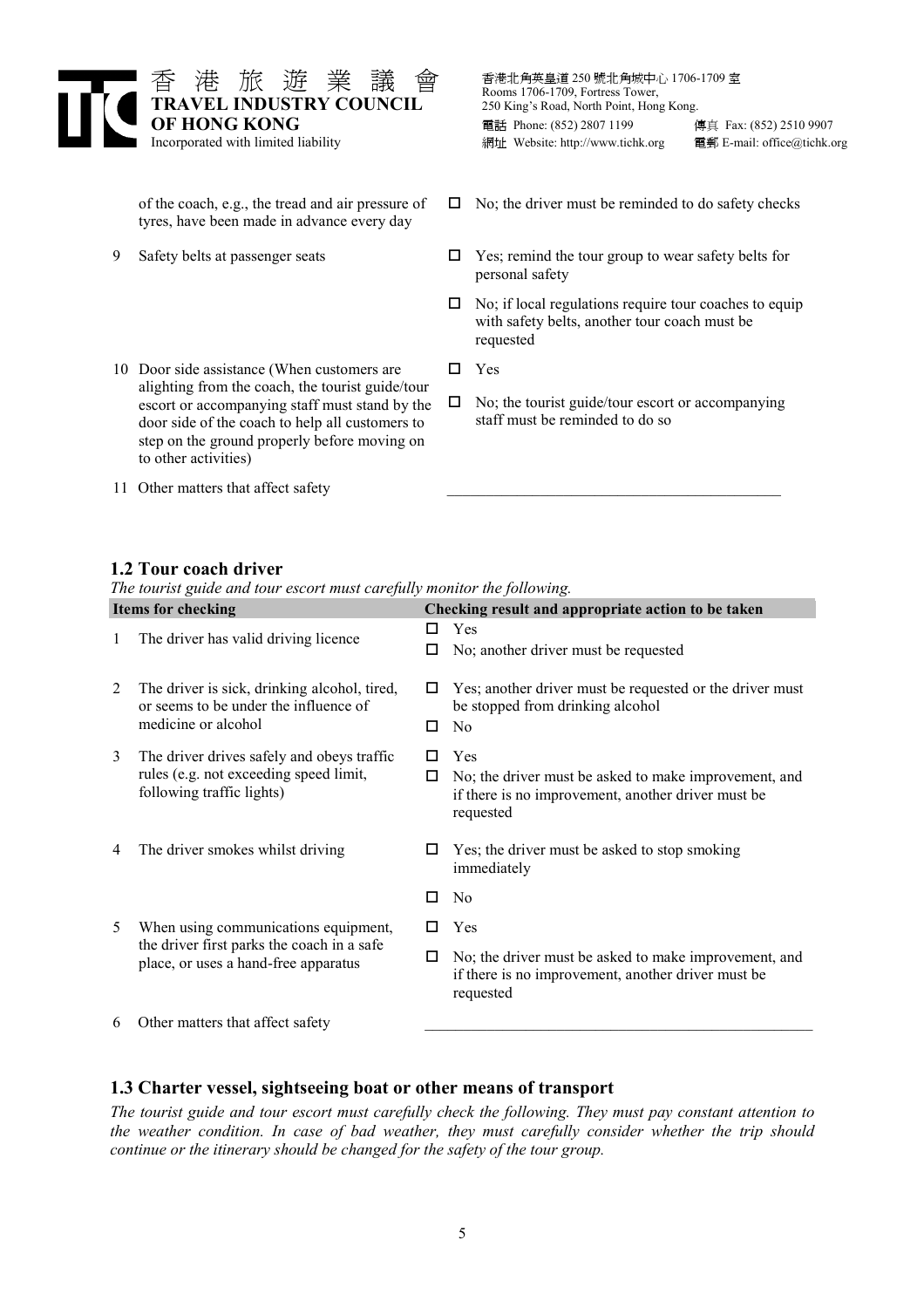

| <b>Items for checking</b> |                                                             |             | Checking result and appropriate action to be taken                                                                                                  |  |  |
|---------------------------|-------------------------------------------------------------|-------------|-----------------------------------------------------------------------------------------------------------------------------------------------------|--|--|
| 1                         | With valid navigation and tourist-carrying<br>licence       | □<br>□      | Yes<br>No; if local regulations require its licence to be displayed,<br>another vessel must be requested                                            |  |  |
| 2                         | Capacity (no. of people)                                    | □<br>□      | Not overloaded<br>Overloaded; the tour group must not board the vessel                                                                              |  |  |
| 3                         | Life jackets and buoys in positions easy to<br>take         | $\Box$<br>□ | Yes<br>No; warn the tour group                                                                                                                      |  |  |
| 4                         | Clear instruction in using life jackets                     | п<br>□      | Yes<br>No; provide guidance to the tour group on how to use life<br>jackets before the vessel trip begins                                           |  |  |
| 5                         | Speed of vessel                                             | □<br>□      | Appropriate<br>Too fast; the captain must be asked to make<br>improvement, if there is no improvement, another vessel<br>operator must be requested |  |  |
| 6                         | Pier facilities (for embarking on the vessel)               | □           | Good / safe                                                                                                                                         |  |  |
|                           |                                                             | П           | Poor / unsafe; warn the tour group; report to Travel Agent                                                                                          |  |  |
| 7                         | Pier facilities (for disembarking from the                  | □           | Good / safe                                                                                                                                         |  |  |
|                           | vessel)                                                     | □           | Poor / unsafe; warn the tour group; report to Travel Agent                                                                                          |  |  |
| 8                         | Life guards on duty on beaches / aquatic<br>activity venues | □           | Yes<br>No; warn the tour group                                                                                                                      |  |  |
| 9                         | Other matters that affect safety                            |             |                                                                                                                                                     |  |  |

#### 2. MEALS

The following must be carefully checked by the tourist guide and tour escort every day and before every meal.

| <b>Items for checking</b> |                                   |    | Checking result and appropriate action to be taken                             |
|---------------------------|-----------------------------------|----|--------------------------------------------------------------------------------|
|                           | Hygiene of the dining place       | ப  | Good                                                                           |
|                           |                                   | □  | Bad; another dining place must be arranged; report to<br><b>Travel Agent</b>   |
|                           | Hygiene of food                   | ΙI | Good                                                                           |
|                           |                                   |    | Bad; another dining place must be arranged; report to<br><b>Travel Agent</b>   |
| 3                         | Hygiene of eating utensils        |    | Good                                                                           |
|                           |                                   | □  | Bad; report to restaurant and the utensils must be replaced<br>with clean ones |
| 4                         | Floor surface of the dining place | ப  | Dry                                                                            |
|                           |                                   |    | Wet; tour group must be warned of danger of slip and fall                      |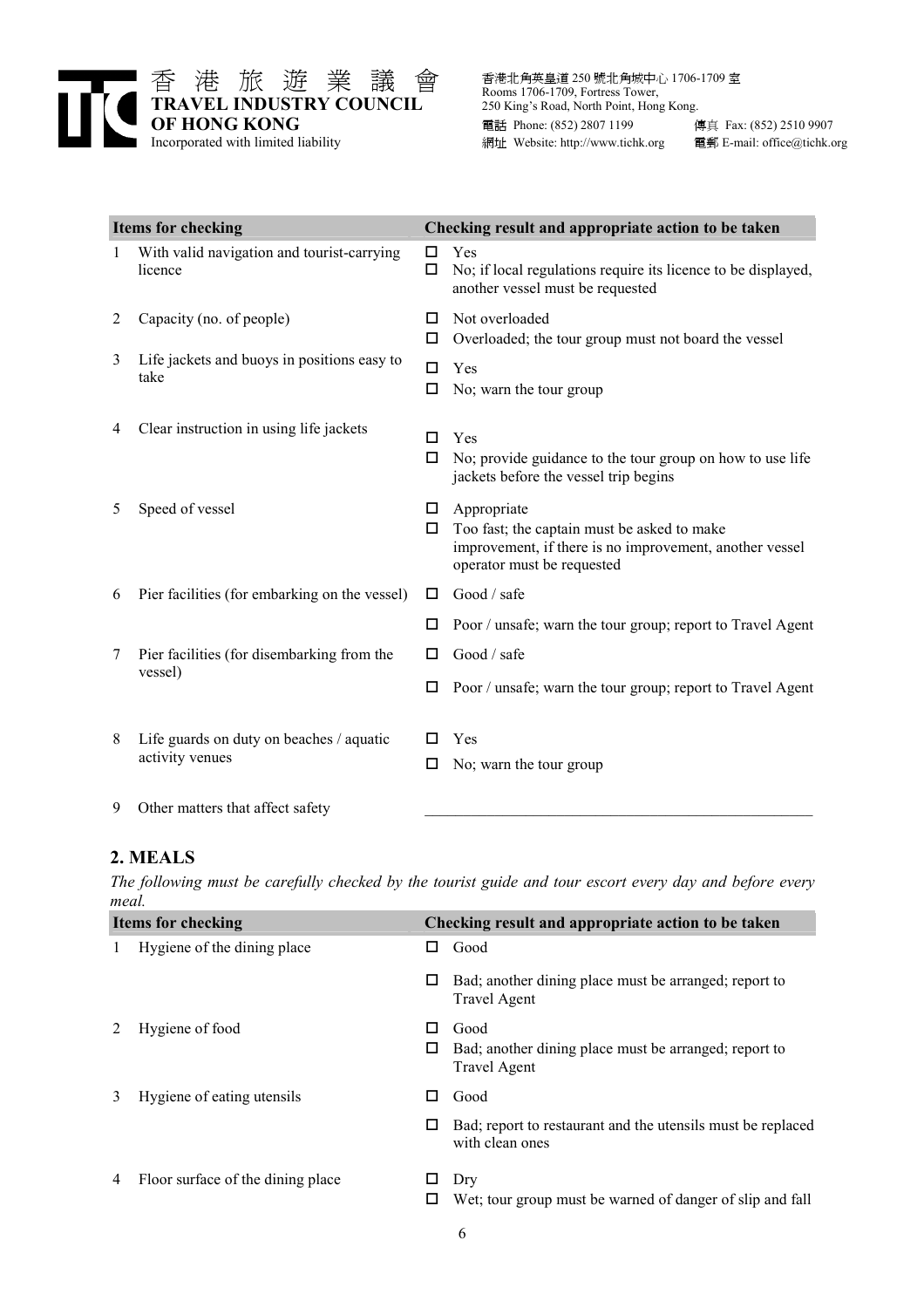

| 5. | Distance of the dining table(s) of the tour<br>group from the kitchen |   | Appropriate<br>Too near; warn the tour group                                                                                                                   |
|----|-----------------------------------------------------------------------|---|----------------------------------------------------------------------------------------------------------------------------------------------------------------|
| 6  | Dining place has emergency signs and fire<br>escape routes            | ப | Yes<br>Not prominent; warn the tour group<br>No; tourist guide and tour escort look for the emergency<br>exits, warn the tour group and report to Travel Agent |
|    | Fire fighting equipment                                               |   | Yes<br>No: report to Travel Agent                                                                                                                              |
| 8  | Other matters that affect hygiene and safety                          |   |                                                                                                                                                                |

## 3. HOTEL / ACCOMMODATION

The tourist guide and tour escort must carefully check the following items and remind the tour group to take note of instructions on emergency procedures. Whenever the tour group stays at another hotel, all the items must be checked again.

| <b>Items for checking</b> |                                                                                          |   | Checking result and appropriate action to be taken                                     |  |
|---------------------------|------------------------------------------------------------------------------------------|---|----------------------------------------------------------------------------------------|--|
| 1                         | Maps showing fire escape routes /<br>emergency exits, and emergency<br>procedures posted | □ | Yes                                                                                    |  |
|                           |                                                                                          | □ | No; the hotel must be asked to provide such information<br>for the tour group          |  |
| 2                         | Positions of such maps or procedures                                                     | □ | Prominent                                                                              |  |
|                           |                                                                                          | □ | Not prominent; advise the tour group where they are                                    |  |
| 3                         | Fire fighting equipment, e.g.<br>Automatic sprinkler                                     | □ | Yes; advise the tour group of the presence of the<br>equipment                         |  |
|                           | Smoke detector<br>п<br>Fire extinguisher<br>Fire hose<br>Emergency lighting system       | □ | No; warn the tour group; report to Travel Agent                                        |  |
| 4                         | Windows of hotel rooms                                                                   | □ | Can be opened                                                                          |  |
|                           |                                                                                          | □ | Cannot be opened; warn the tour group                                                  |  |
| 5                         | Life guards on duty by pool side                                                         | п | Yes                                                                                    |  |
|                           |                                                                                          | □ | No; warn the tour group; advise tour members to have<br>companions when using the pool |  |
| 6                         | Other matters that affect safety                                                         |   |                                                                                        |  |

## 4. ACTIVITIES

#### 4.1 Activities within the itinerary

The tourist guide and tour escort must carefully check the following items.